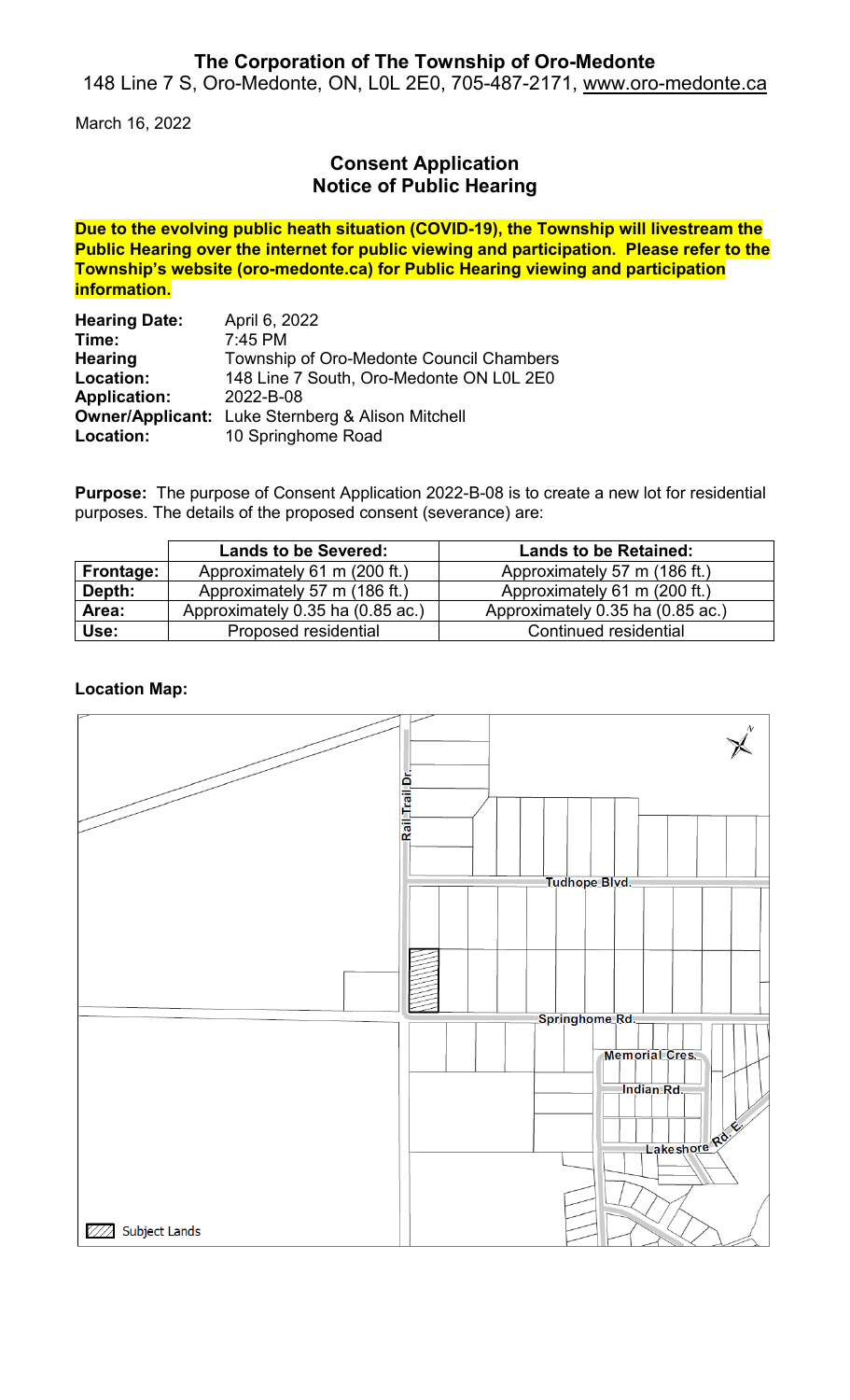### **Have Your Say:**

Input on the application is welcome and encouraged. For specific details regarding public participation during the meeting please check the Township website at [https://www.oro](https://www.oro-medonte.ca/municipal-services/planning-information)[medonte.ca/municipal-services/planning-information.](https://www.oro-medonte.ca/municipal-services/planning-information)

Written submissions can be made by:

- 1. Emailed to [planning@oro-medonte.ca](mailto:planning@oro-medonte.ca) prior to or during the Public Hearing;
- 2. Dropped in the drop box at the Township Administration Office on Line 7 South;
- 3. Faxed to (705) 487-0133; or,
- 4. Mailed through Canada Post.

If a person or public body does not make oral submissions at the public hearing or make written submissions prior to the decision on this application, and subsequently submits an appeal of the decision, the Ontario Land Tribunal may dismiss the appeal. If you wish to be notified of the decision of the Township of Oro-Medonte in respect to the application, you must make a written request.

Individuals who submit letters and other information to Council and its advisory bodies should be aware that all information, including contact information, contained within their communications may become part of the public record and may be made available through the agenda process, which includes publication on the Township's website.

Written submissions/requests should be directed to:

Township of Oro-Medonte 148 Line 7 South Oro-Medonte, Ontario L0L 2E0 Attn: Secretary-Treasurer, Development Services [planning@oro-medonte.ca](mailto:planning@oro-medonte.ca)

#### **More Information:**

For further information, please contact the Secretary-Treasurer during regular office hours Monday to Friday 8:30 a.m. to 4:30 p.m. A copy of the Staff Report will be available to the public on April 1, 2022 on the Township's Web Site: [www.oro-medonte.ca](http://www.oro-medonte.ca/) or from the Development Services Department.

Andy Karaiskakis Secretary-Treasurer